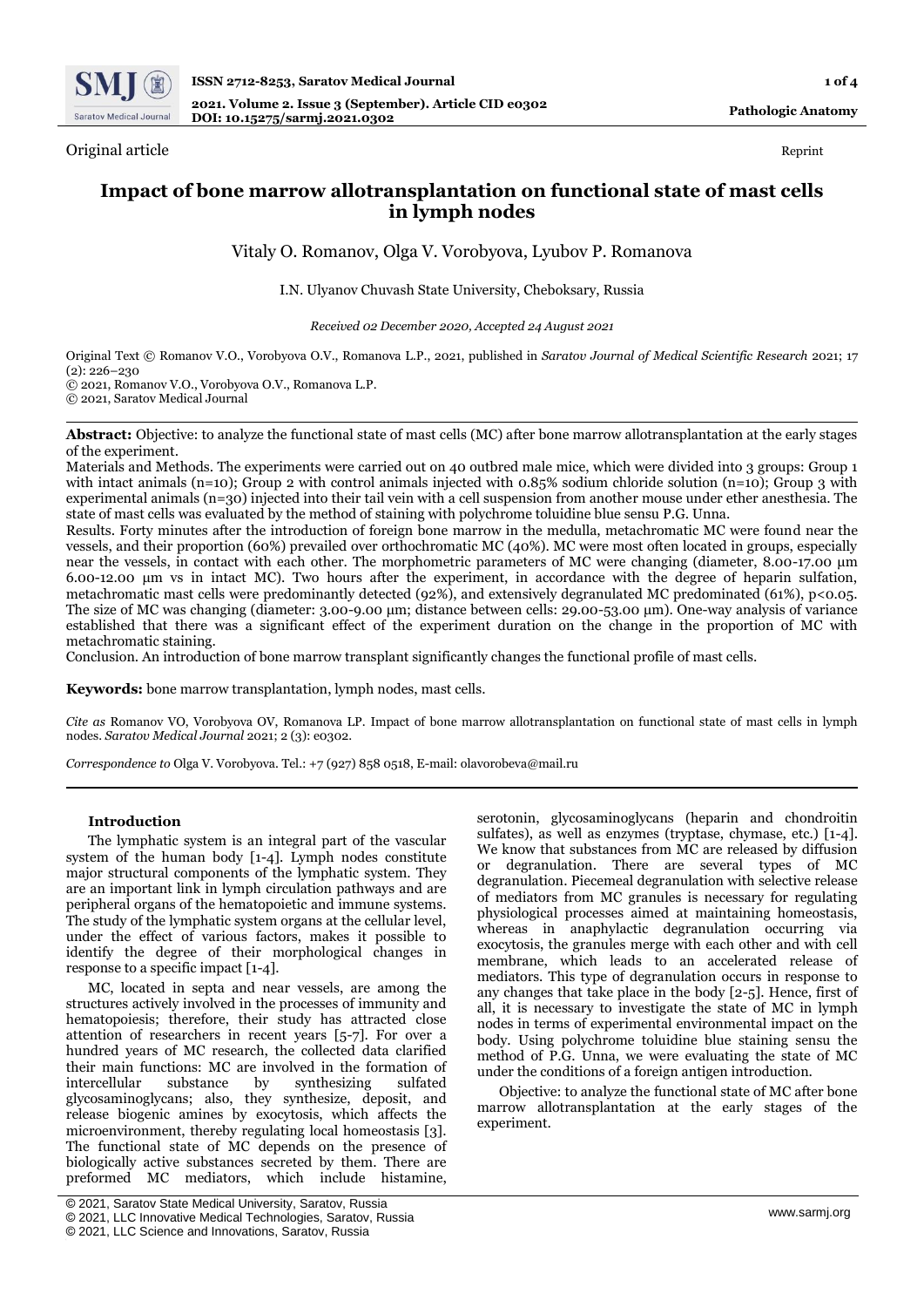

# **Materials and Methods**

The experiments were carried out on 40 outbred male rats, which were divided into 3 groups: Group 1 with intact animals (n=10); Group 2 with control animals injected with 0.85% sodium chloride solution (n=10); Group 3 with experimental animals (n=30) injected into their tail vein with a cell suspension from another mouse under ether anesthesia. We used the following method: 1 mL of bone marrow was removed from the epiphysis of the femur in a rat, mixed with 2 mL of 0.85% sodium chloride solution. Then, 1 mL of the resulting suspension was injected into the tail vein of another rat. Under ether anesthesia, the cervical lymph nodes were removed after 40 min, 2 h and 4 h from the start of the experiment. For histological examination, the lymph nodes were fixed in 10% neutral formalin. After histological examination, the material was embedded in paraffin, and serial sections 5 μm thick were prepared on the Accu-Cut SRM 200 rotary microtome, and then stained with toluidine blue sensu P.G. Unna method [3]. Their state was evaluated by the degree of MC staining: α-orthochromatic color is typical for non-sulfated (immature) heparin; inky blue color is indicative of β-metachromatic heparin; purple color implies γ-metachromatic (mature) heparin. The morphometric parameters of MC were studied (diameter, μm; distance between MC, μm). An idea of the quantitative MC distribution is given by the method of counting them in five fields of view of a microscope with magnifications of lens of  $\times$ 40, and of eyepiece of  $\times$ 10. Histological preparations were studied using the Leica DM4000B microscope with a Leica DFC 425 color camera and the Leica Application Suite 3.8.0 licensed program.

Statistical data processing was carried out using the Statistica 6.0 software (StatSoft, USA). The research materials were subjected to statistical analyses using standard methods of parametric and nonparametric statistics. The nature of the distribution was established via the Kolmogorov-Smirnov test with the Lilliefors correction. To describe the data, such standard statistical parameters as the mean and standard deviation (M±σ) were used. Since the distribution in some of the studied samples was non-normal, the criteria of nonparametric statistics were used. To compare the mean values of two independent samples, the nonparametric Mann-Whitney U test was employed. Differences were considered significant at p<0.05. Whenever there was a significant difference between the time intervals as a whole, pairwise comparisons of the average values at available time intervals (40 min, 2 h and 4 h) were carried out via Tukey's test. Relationships between time interval and MC parameters were assessed using Spearman's nonparametric rank correlation analysis. The closer the absolute value of the correlation coefficient was to 1, the stronger was the relationship between the measured values. A one-way analysis of variance was carried out whenever the duration of the experiment was used as a factor.

Our studies complied with the provisions of the European Convention for the Protection of Vertebrate Animals, the requirements of the national guidelines for the maintenance and care of laboratory animals, and were conducted with the approval of the Ethics Committee of the School of Medicine at I.N. Ulyanov Chuvash State University named (Protocol No. 5/8 of June 18, 2015).

## **Results**

In control animals (Group 2), injected with 0.85% sodium chloride solution (n=10), the changes in the MC morphometric parameters up to 30 minutes after the experiment were revealed. Further on, the parameter values were identical to those of intact rat pups. Consequently, the duration of the experiment in the Group 3 was extended beyond 40 minutes.

When studying the lymph nodes of intact animals using the Unna method, we discovered that the crown of lymph nodules (follicles) and diffusely located internodular lymphocytes had an orthochromatic color. Two types of lymph nodules were identified: superficial, in which their reactive centers were stained; and deeper-lying nodules, in which their central part was not stained. In the reactive center, we did not detect cells positive for heparin. Glycosaminoglycan-positive lymphocytes were found in the paracortex and pulpy cords.

In the lymph node, MC were detected with varying degrees of metachromasia: orthochromatic (64±1.4%), βmetachromatic (20±1.8%), and γ-metachromatic (16±0.9%). The predominant cell type was non-degranulated and little degranulated (*Figure 1*).

When examining lymph nodes 40 minutes after bone marrow allotransplantation, their orthochromatic color was observed. The number of macrophages increased sharply. Orthochromatic and metachromatic MC were found in the capsule, along the septa, and in the medulla near the vessels. MC were most often located in groups, and in some places (e.g., near the vessels) they were in contact with each other. The morphometric parameters of MC were changing (*Figure 2*). According to the degree of metachromasia, MC with highly sulfated heparin predominated (*Figure 3*).

Forty minutes after bone marrow allotransplantation, we observed MC with different degrees of degranulation (*Figure 4*), and the proportion of moderately and extensively degranulated MC prevailed over non-degranulated MC (*Figure 5; Table*). Significant differences in cell sizes were detected in MC with orthochromatic coloration (by 1.28 times, p<0.001), and in MC without nuclei (by 1.19 times, p<0.001).

Two hours after bone marrow allotransplantation, resident macrophages appeared in the paracortical zone of the lymph node. In terms of the degree of heparin sulfation, predominantly metachromatic MC were detected (Figure 4). MC with varying degrees of degranulation were occurring, and the proportion of moderately and extensively degranulated MC prevailed over non-degranulated MC (Figure 5; Table).

A one-way analysis of variance revealed a significant effect of the time interval after the bone marrow allotransplantation on the change in the proportion of MC with metachromatic coloration. Spearman's rank-order correlation analysis established the presence of a statistically significant strong positive relationship (r=0.83; p<0.05) between the time interval and change in the proportion of degranulated MC.

<sup>1</sup> © 2021, Saratov State Medical University, Saratov, Russia

<sup>©</sup> 2021, LLC Innovative Medical Technologies, Saratov, Russia

<sup>©</sup> 2021, LLC Science and Innovations, Saratov, Russia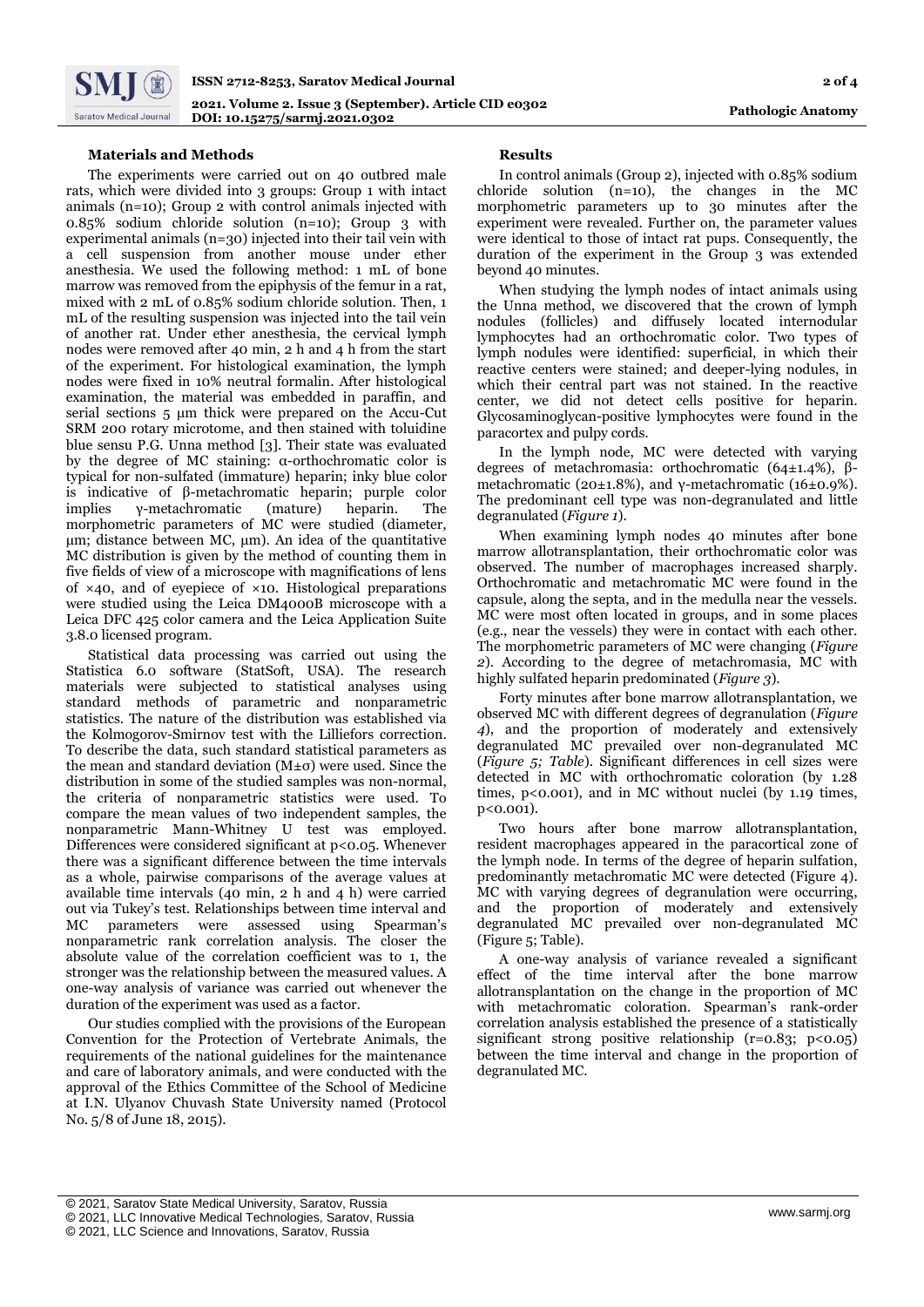



#### **Figure 1. Morphofunctional features of mast cells in intact animals**

P.G. Unna method. Microscope: Leica DM4000B. Magnification:  $\times$ 900: a – non-degranulated mast cells (1) located near the vessel; b  $-$  non-degranulated (1) and little degranulated mast cell (2);  $c$  – little degranulated mast cell (1).



**Figure 2. Diameter of mast cells and distance between mast cells in intact animals and after bone marrow allotransplantation, µm**

MC – mast cells



**Figure 3. The degree of mast cell sulphation (%) in intact animals and after bone marrow allotransplantation**



## **Figure 4. β-metachromatic mast cells 40 min after bone marrow allotransplantation**

P.G. Unna method. Microscope: Leica DM4000B. Magnification:  $\times$ 900: a – little degranulated mast cells; b – degranulated mast cells.



**Figure 5. Mast cells with varying degrees of degranulation (%) in intact animals and after bone marrow allotransplantation**

|        |  |  | Table. Mast cells with varying degrees of degranulation in |  |
|--------|--|--|------------------------------------------------------------|--|
|        |  |  | intact animals and after bone marrow allotransplantation,  |  |
| М±σ, % |  |  |                                                            |  |

| Degranulation | Intact       | Forty minutes       | Two hours after     |
|---------------|--------------|---------------------|---------------------|
| degree        | animals      | after bone marrow   | bone marrow         |
|               |              | allotransplantation | allotransplantation |
| Non-          | $58 + 2.4$   | $26+1.7*$           | $4+1.2*$            |
| degranulated  |              |                     |                     |
| mast cells    |              |                     |                     |
| Little        | $24 \pm 1.9$ | $19+1.1*$           | $10+1.1*$           |
| degranulation |              |                     |                     |
| Moderate      | $14 + 0.8$   | $32+0.9*$           | $25+1.9*$           |
| degranulation |              |                     |                     |
| Extensive     | $4\pm 0.3$   | $15+0.9*$           | $61{\pm}1.6^*$      |
| degranulation |              |                     |                     |

\* differences with the intact group are statistically significant  $(p<0.05)$ .

## **Discussion**

Thus, an increase in the percentage of MC with an active degree of degranulation indicates their active participation in the cellular antigen introduction. It is noteworthy that MC in our study were determined as insufficiently mature, which was indicated by a change in their size. The introduction of foreign bone marrow led to an increase in the synthesis of highly sulfated glycosaminoglycans, the presence of which was directly proportional to the degree of MC metachromasia. An increase in the proportion of degranulated MC was established, and their ratio increased with the duration of the experiment. The predominant cells were actively degranulated MC. Obviously, MC responded to the introduction of a foreign antigen by degranulation and subsequent disintegration. As is known, MC have an ability to regulate the content of biogenic amines in the intercellular space via the synthesis of many active substances, such as serotonin, catecholamines, histamine, nitric oxide, heparin, and proteolytic enzymes [1, 2, 4–6]. It is worth noting that the contacts of MC with each other, as well as their location near the vessels, are of undeniable importance for implementing the functional potential of cells, which explicitly implies an existence of a regulatory system of the local homeostasis development.

#### **Conclusion**

We discovered an increase in the lymph node MC activity against the background of a foreign bone marrow introduction. We also revealed a change in their tinctorial properties with an increase in the proportion of

<sup>1</sup> © 2021, Saratov State Medical University, Saratov, Russia

<sup>©</sup> 2021, LLC Innovative Medical Technologies, Saratov, Russia

<sup>©</sup> 2021, LLC Science and Innovations, Saratov, Russia